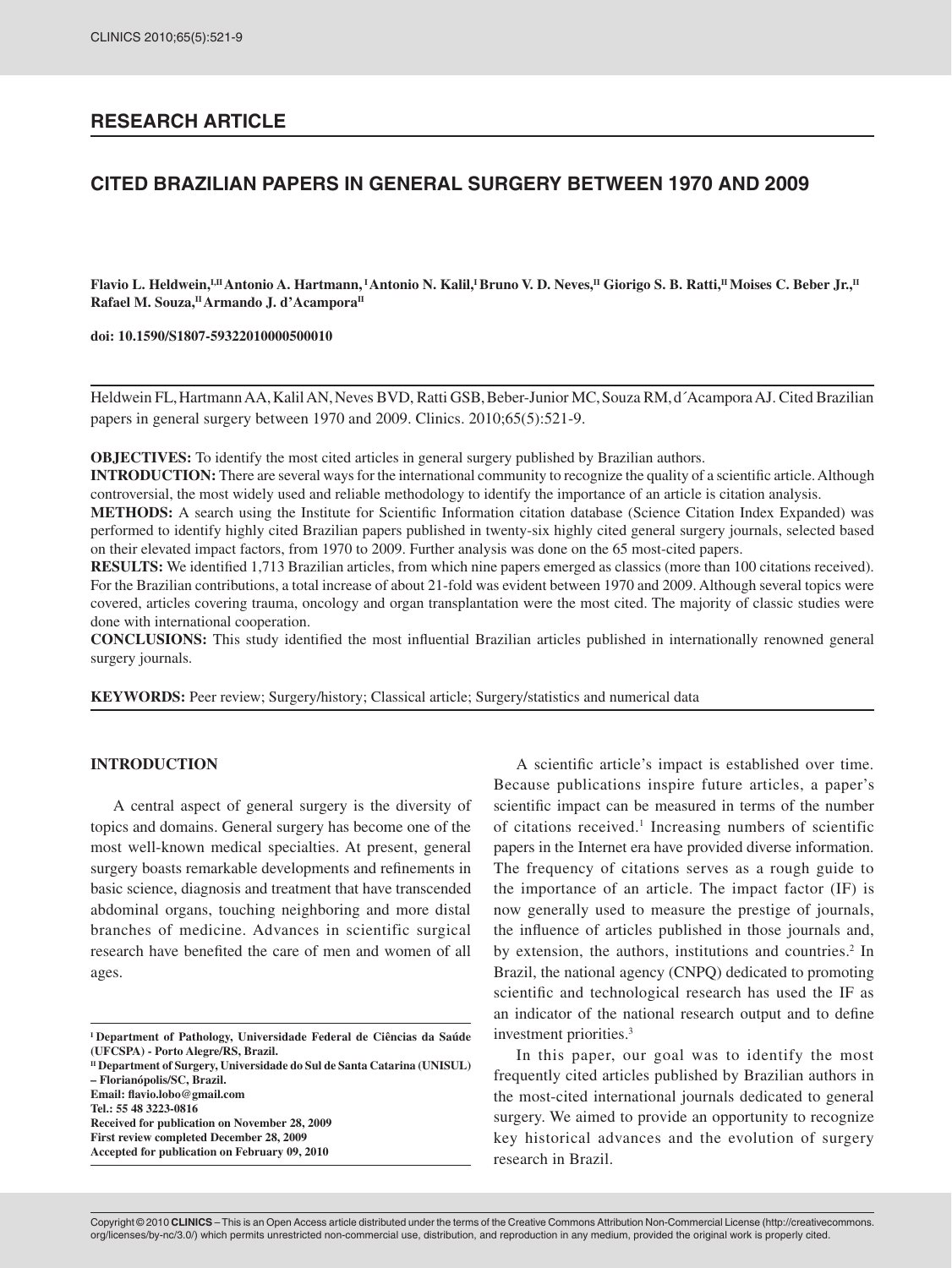## **MATERIALS AND METHODS**

To identify the most frequently cited Brazilian papers published in general surgery journals, we accessed the Thompson Web of Knowledge database (Institute for Scientific Information - ISI).<sup>4</sup> Inclusion criteria included articles with at least one Brazilian author and published in the 26 highly cited journals in the field of general surgery. These journals were selected based on their 2008 impact factor (Journal Citation Report). The search was limited to the period between January 1970 and June 2009.

The articles were identified and analyzed with respect to their authors, institution, year of publication, number of citations and topics.

An additional analysis was performed for articles that received more than 30 citations.

### **RESULTS**

Of the 208,168 articles included in the study, 1,713 (0.8%) were published by Brazilian authors. Nine were cited over 100 times, and these were considered classics.<sup>5</sup> The 26 screened journals are listed in Table 1. Analyzing the ranking of each country's contributions, Brazilian authors achieved the 19<sup>th</sup> overall position.

Brazilian contributions to those journals are listed by decades and presented in Table 2. Regarding Brazil's overall contribution, a rising curve was evident, with Brazil climbing from the 34<sup>th</sup> position (0.07%) in the seventies to the 13<sup>th</sup> position in the 2000s (1.47%). Figure 1 shows the number of Brazilian papers published in each year since 1970.

Because only nine Brazilian articles reached the classic denomination (article with more than 100 citations), we

|              |                                                         | Impact factor | Articles published<br>(n) | <b>Brazilian</b> articles<br>published (n) | <b>Brazil</b> (countries<br>ranking position) |
|--------------|---------------------------------------------------------|---------------|---------------------------|--------------------------------------------|-----------------------------------------------|
| $\mathbf{1}$ | Annals of Surgery                                       | 7.446         | 10.121                    | 14(0.13%)                                  | 29 <sup>th</sup>                              |
| 2            | American Journal of Transplantation                     | 6.423         | 9.323                     | 93 (0.99%)                                 | 14 <sup>th</sup>                              |
| 3            | <b>British Journal of Surgery</b>                       | 4.304         | 23.992                    | 24 (0.10%)                                 | 40 <sup>th</sup>                              |
| 4            | American Journal of Surgical Pathology                  | 4.181         | 5.884                     | $17(0.28\%)$                               | 29 <sup>th</sup>                              |
| 5            | Endoscopy                                               | 3.917         | 6.363                     | 62 $(0.97%)$                               | 23 <sup>rd</sup>                              |
| 6            | Annals of Surgical Oncology                             | 3.917         | 5.457                     | 30 (0.54%)                                 | 19 <sup>th</sup>                              |
| 7            | Liver transplantation                                   | 3.751         | 5.255                     | 262 (4.90%)                                | 7 <sup>th</sup>                               |
| 8            | Transplantation                                         | 3.641         | 22.092                    | $107(0.48\%)$                              | 21 <sup>st</sup>                              |
| 9            | Archives of Surgery                                     | 3.485         | 12.444                    | $17(0.13\%)$                               | 27 <sup>th</sup>                              |
| 10           | <b>Shock</b>                                            | 3.325         | 5.677                     | 100(1.76%)                                 | 10 <sup>th</sup>                              |
| 11           | Journal of the American College of Surgeons             | 3.101         | 6.008                     | $20(0.33\%)$                               | 15 <sup>th</sup>                              |
| 12           | Surgery                                                 | 3.004         | 12.696                    | $21(0.16\%)$                               | 29 <sup>th</sup>                              |
| 13           | <b>Obesity Surgery</b>                                  | 2.852         | 4.559                     | 411 (9.01%)                                | 3 <sup>rd</sup>                               |
| 14           | Lasers in Surgery and Medicine                          | 2.700         | 5.390                     | 135 (0.27%)                                | 7 <sup>th</sup>                               |
| 15           | Diseases of the Colon and Rectum                        | 2.621         | 10.420                    | 67 $(0.64\%)$                              | 18 <sup>th</sup>                              |
| 16           | Wound repair and regeneration                           | 2.445         | 1.846                     | 14 (0.75%)                                 | 17 <sup>th</sup>                              |
| 17           | Journal of burn care and rehabilitation                 | 2.421         | 801                       | $4(0.49\%)$                                | 20 <sup>th</sup>                              |
| 18           | Journal of Surgical Oncology                            | 2.384         | 5.660                     | $26(0.45\%)$                               | 21 <sup>st</sup>                              |
| 19           | American Journal of Surgery                             | 2.337         | 13.389                    | 46 (0.34%)                                 | 22 <sup>nd</sup>                              |
| 20           | Journal of Trauma - Injury, Infection and Critical Care | 2.334         | 14.620                    | 49 (0.33%)                                 | 22 <sup>nd</sup>                              |
| 21           | <b>Transplant International</b>                         | 2.300         | 3.879                     | 43 (1.10%)                                 | 21 <sup>st</sup>                              |
| 22           | Journal of Gastrointestinal Surgery                     | 2.272         | 2.256                     | 28 (1.24%)                                 | 12 <sup>th</sup>                              |
| 23           | Surgical Endoscopy and other Interventional Techniques  | 2.242         | 3.769                     | 25 (0.66%)                                 | 24 <sup>th</sup>                              |
| 24           | <b>Clinical Transplantation</b>                         | 1.923         | 2.320                     | 37(1.59%)                                  | 12 <sup>th</sup>                              |
| 25           | Journal of Surgical Research                            | 1.836         | 7.881                     | $21(0.26\%)$                               | 23 <sup>rd</sup>                              |
| 26           | World Journal of Surgery                                | 1.778         | 6.066                     | 40 $(0.66\%)$                              | 30 <sup>th</sup>                              |
| Total        |                                                         |               | 208.163                   | 1713 (0.82%)                               | 19 <sup>th</sup>                              |

 **Table 1 -** Brazilian scientific contribution on the screened general surgery journals, during the period of 1970-2009 years.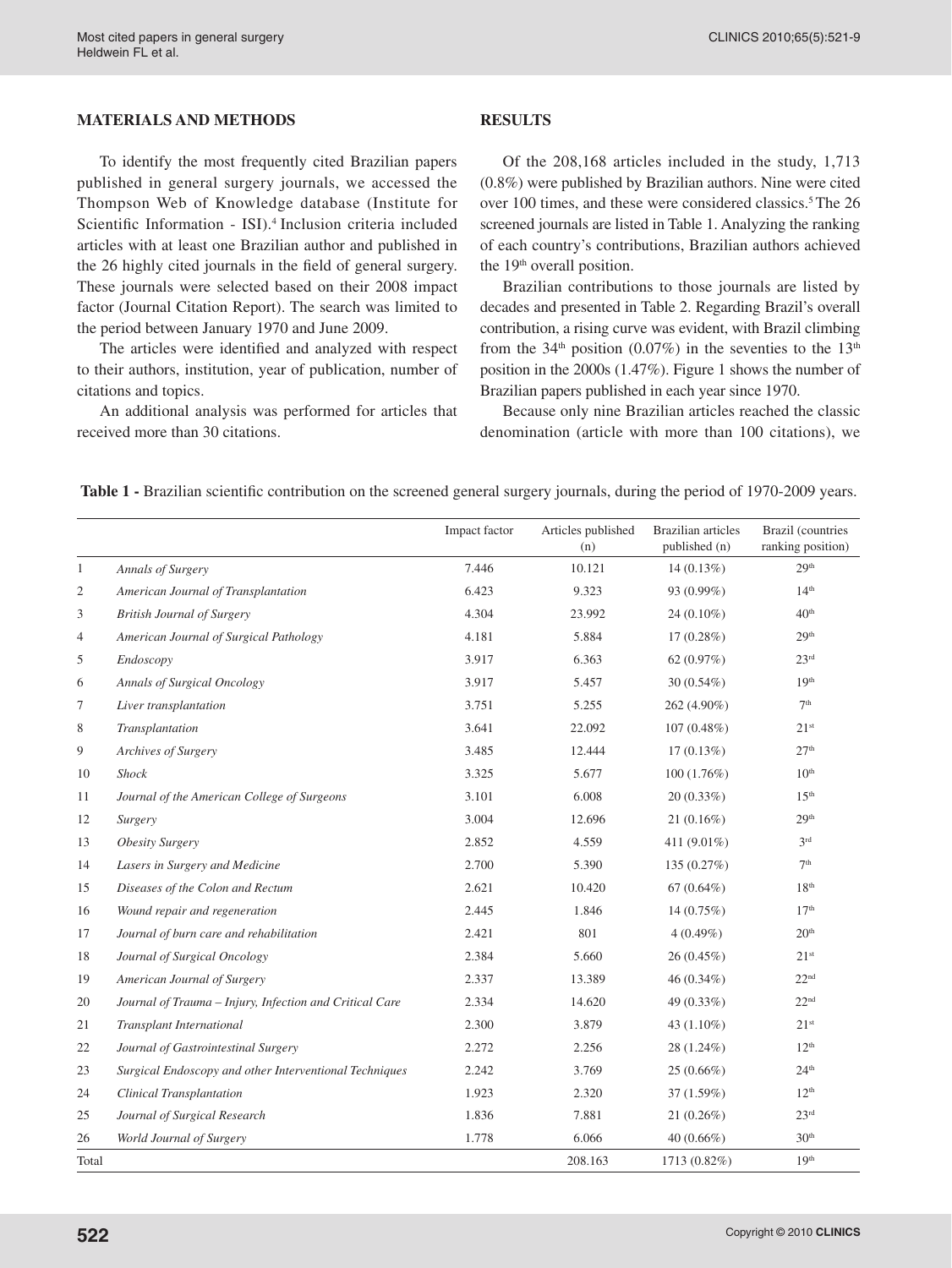| Decade Period | No Brazilian/total papers<br>published $(\% )$ | Brazil overall contributing<br>countries ranking | Papers cited $\geq 100$ times (n) |  |
|---------------|------------------------------------------------|--------------------------------------------------|-----------------------------------|--|
| 1970/1979     | 17/22.348(0.07)                                | 34 <sup>th</sup>                                 | $\overline{\phantom{a}}$          |  |
| 1980/1989     | 71/34.940 (0.20)                               | 28 <sup>th</sup>                                 |                                   |  |
| 1990/1999     | 182/52.977 (0.34)                              | 26 <sup>th</sup>                                 |                                   |  |
| 2000/2009     | 1.441/97.455(1.47)                             | 13 <sup>th</sup>                                 |                                   |  |
| Total         | 1.713 / 207.720 (0.82)                         | 19 <sup>th</sup>                                 |                                   |  |

**Table 2 -** The Brazilian most-cited articles in general surgery listed by periods, 1970-2009.

#### Published items in each year



**Figure 1 -** Number of Brazilian articles published in The General Surgery Journals, during the period of 1970-2009.

further evaluated all of the articles with more than 30 citations (the top 65 articles). This cutoff was decided arbitrarily. Table 3 summarizes the designs of the 65 articles identified to have more than 30 citations. We observed a tendency for retrospective series and cohorts (56.9%), while randomized trials accounted for 10/65 (15.3%) articles. Twelve (18.4%) experimental studies were included in the list of the top 65.

**Table 3 -** The Brazilian most-cited articles by study design.

| <b>Study Design</b>        | The Brazilian most<br>cited articles $*(n)$ |
|----------------------------|---------------------------------------------|
| Meta-analysis              | $1(1.5\%)$                                  |
| Randomized clinical trials | $10(15.3\%)$                                |
| Experimental studies       | 12 (18.4%)                                  |
| Case series/cohorts        | $37(56.9\%)$                                |
| Review articles            | 5(7.7%)                                     |
| Case reports               | 0(0)                                        |

 $* \geq 30$  citations.

Topics covered by the "Brazilian Top 65" included oncology, transplantation, trauma and critical care, as listed in Table 4. Other topics were identified in this list, including gastrointestinal endoscopy and dentistry. The topics most frequently covered by the top 65 articles were shock and kidney transplantation at 10 articles each (15.3%), followed by colorectal tumors in 9 (13.8%) articles. Nineteen (29.2%)

articles covered themes related to oncology. The second most heavily cited theme was trauma/critical care and organ transplantation, accounting for 15/65 (22.9%) articles each. Aside from these principal categories, bariatric surgery and GI endoscopy were covered in 4/65 (6.1%) papers each (Table 4).

The 30 most-cited articles are presented in Table 5. The range of citations varied from 49 to 194, with an average of 85 citations per article. International collaboration was relevant since the earliest article to make the list, published in 1984 by

| Table 4 - Topics covered. |  |  |
|---------------------------|--|--|
|---------------------------|--|--|

| Topic                          | Number of<br>articles (n) | $(\%)$ |
|--------------------------------|---------------------------|--------|
| Oncology                       |                           |        |
| Colorectal                     | 9                         | 13.8   |
| Gastric                        | 3                         | 4.6    |
| Renal pathology                | $\overline{2}$            | 3.1    |
| Neck tumors                    | $\overline{2}$            | 3.1    |
| Eshopagus                      | 1                         | 1.5    |
| Sarcoma                        | 1                         | 1.5    |
| <b>Breast</b>                  | 1                         | 1.5    |
| Trauma and critical care       |                           |        |
| Shock                          | 10                        | 15.3   |
| Sepsis                         | 3                         | 4.6    |
| Abdominal compartment syndrome | 1                         | 1.5    |
| Penetrating abdominal wounds   | 1                         | 1.5    |
| Organ Transplantation          |                           |        |
| Kidney                         | 10                        | 15.3   |
| Liver                          | 1                         | 1.5    |
| General                        | $\overline{4}$            | 6.1    |
| Bariatric surgery              | $\overline{4}$            | 6.1    |
| Hepato-Biliary diseases        |                           |        |
| Laparoscopic cholecystectomy   | 1                         | 1.5    |
| Portal hypertension            | 1                         | 1.5    |
| Gastrointestinal endoscopy     | $\overline{4}$            | 6.1    |
| Dentistry                      | $\overline{2}$            | 3.1    |
| Others                         | 3                         | 4.6    |
| Total (Top-65)                 | 65                        |        |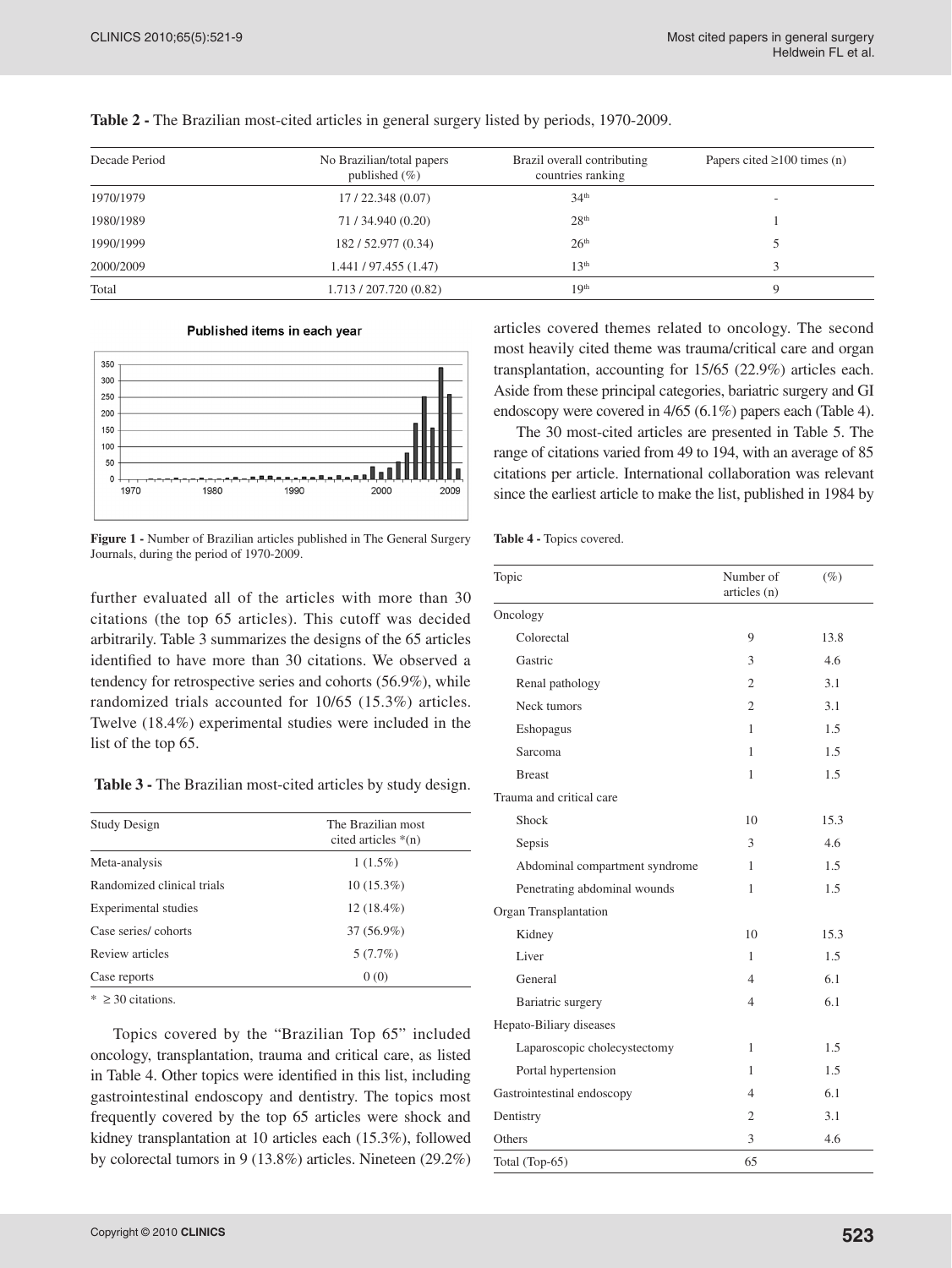**Table 5 -** List of the Brazilian thirty most cited articles in general surgery, during the period of 1970-2009 years.

|    | Number of<br>citations | Article                                                                                                                                                                                      | Year | Journal title       | $1st$ author               | <b>Brazilian</b><br>Institutions    | Country                      | Brazilian authors<br>and co-authors                                                                                              |
|----|------------------------|----------------------------------------------------------------------------------------------------------------------------------------------------------------------------------------------|------|---------------------|----------------------------|-------------------------------------|------------------------------|----------------------------------------------------------------------------------------------------------------------------------|
| 1  | 194                    | Restaging of colorectal cancer<br>based on the identification of<br>lymph node micrometastases<br>through immunoperoxidase stain-<br>ing of CEA and cytokeratins.                            | 1991 | Dis Colon<br>Rectum | Cutait R, et al.           | <b>USP</b><br>Hosp Sirio<br>Libanes | <b>Brazil</b>                | Cutait R, Alves<br>VA, Lopes LC,<br>Cutait DE, Borges<br>JL, Singer J, da<br>Silva JH, Goffi<br>FS.                              |
| 2  | 140                    | CDX2, a highly sensitive and<br>specific marker of adenocarci-<br>nomas of intestinal origin - An<br>immunohistochemical survey<br>of 476 primary and metastatic<br>carcinomas.              | 2003 | Am J Surg<br>Patho  | Werling RW,<br>et al       | <b>Botucatu</b><br>Unesp            | USA/Brazil Bacchi CE         |                                                                                                                                  |
| 3  | 130                    | The importance of thiopurine<br>methyltransferase activity for the<br>use of azathioprine in transplant<br>recipients.                                                                       | 1992 | Transplantation     | Chocair PR, et al USP      |                                     | Brazil/UK                    | Chocair PR                                                                                                                       |
| 4  | 126                    | The influence of intraoperative<br>hypotension and perioperative<br>blood transfusion on disease-free<br>surviral in patients with complete<br>resection of colorectal liver me-<br>tastasis | 1991 | Ann Surg            | Younes RN et al            | <b>USP</b>                          | <b>USA</b>                   | Younes RN                                                                                                                        |
| 5  | 125                    | Efficacy of hypertonic 7.5% saline<br>and 6% dextran-70 in treating<br>trauma: a meta-analysis of con-<br>trolled clinical studies.                                                          | 1997 | Surgery             | Wade CE, et al.            | <b>USP</b>                          |                              | USA/Brazil Younes RN                                                                                                             |
| 6  | 112                    | Pit pattern in colorectal neoplasia:<br>Endoscopic magnifying view.                                                                                                                          | 2001 | Endoscopy           | Kudo S, et al.             | <b>Fugast Porto</b><br>Alegre       | Japan/<br>Brazil/<br>Sweden  | Teixeira CR                                                                                                                      |
| 7  | 103                    | Complications and hazards of<br>gastrointestinal endoscopy.                                                                                                                                  | 1989 | World J Surg        | Habr-Gama A,<br>Waye JD    | USP                                 |                              | Brazil/USA Habr-Gama A                                                                                                           |
| 8  | 102                    | Prospective randomized trial of<br>mechanical bowel preparation<br>in patients undergoing elective<br>colorectal surgery.                                                                    | 1994 | World J Surg        | Santos JCM,<br>et al.      | USP Ribeirao<br>Preto               | <b>Brazil</b>                | Santos JCM,<br>Batista J,<br>Sirimarco MT,<br>Guimarães AS,<br>Levy CE.                                                          |
| 9  | 102                    | FTY720, a novel immunomodu-<br>lator: efficacy and safety results<br>from the first phase 2. A study in<br>de novo renal transplantation.                                                    | 2005 | Transplantation     | Tedesco-Silva H,<br>et al. | <b>UNIFESP</b>                      | Brazil/<br>France/<br>$USA/$ | Tedesco-Silva H                                                                                                                  |
| 10 | 86                     | Low rectal cancer - Impact of<br>radiation and chemotherapy on<br>surgical treatment.                                                                                                        | 1997 | Dis Colon<br>Rectum | Habr-Gama A,<br>et al.     | <b>USP</b>                          | <b>Brazil</b>                | Habr-Gama A,<br>de Souza PMSB,<br>Ribeiro U,<br>Nadalin W, Gansl<br>R, Sousa AHSE,<br>Campos FG,<br>Gama-Rodrigues<br>J          |
| 11 | 86                     | Supraomohyoid neck dissection in<br>the treatment of T1/T2 squamous<br>cell carcinoma of oral cavity.                                                                                        | 1994 | Am J Surgery        | Kligerman J,<br>et al.     | <b>INCA</b>                         | <b>Brazil</b>                | Kligerman J,<br>Lima RA, Soares<br>JR, Prado L, Dias<br>FL, Freitas EQ,<br>Olivatto LO.                                          |
| 12 | 81                     | Operative versus nonoperative<br>treatment for stage 0 distal rectal<br>cancer following chemoradiation<br>therapy - Long-term results.                                                      | 2004 | Annals of Surg      | Habr-Gama A,<br>et al.     | <b>USP</b>                          | <b>Brazil</b>                | Habr-Gama<br>A, Perez RO,<br>Nadalin W,<br>Sabbaga J,<br>Ribeiro U, Sousa<br>AHSE, Campos<br>FG, Kiss DR,<br>Gama-Rodrigues<br>J |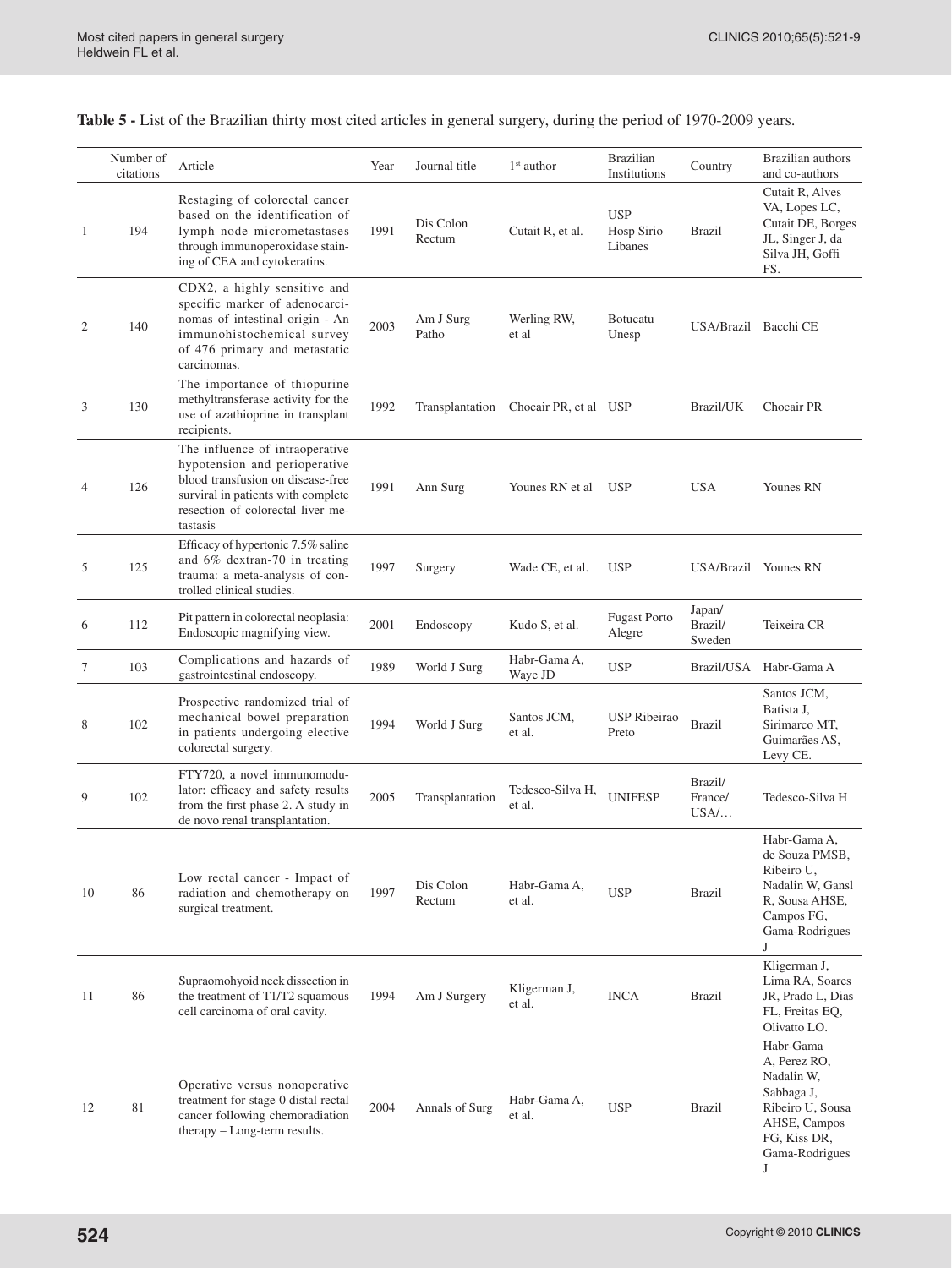|    | Number of<br>citations | Article                                                                                                                                                                                  | Year | Journal title         | $1st$ author               | <b>Brazilian</b><br>Institutions                                               | Country                         | Brazilian authors<br>and co-authors                                                   |
|----|------------------------|------------------------------------------------------------------------------------------------------------------------------------------------------------------------------------------|------|-----------------------|----------------------------|--------------------------------------------------------------------------------|---------------------------------|---------------------------------------------------------------------------------------|
| 13 | 81                     | Everolimus with optimized cyclo-<br>sporine dosing in renal transplant<br>recipients: 6-month safety and<br>efficacy results of two random-<br>ized studies.                             | 2004 | Am J Transp           | Vitko S, et al.            | UNIFESP,<br>UNICAMP,<br>Santa Casa<br>Porto Alegre,<br>Hosp Geral<br>Fortaleza | Czech/<br>Brazil/<br>Spain/     | Tedesco H, Alves<br>G, Garcia VD,<br>Esmeraldo R                                      |
| 14 | 80                     | A comparison of nonoperative vs.<br>preoperative radiotherapy in rectal<br>carcinoma. A 10-year random-<br>ized trial.                                                                   | 1989 | Dis Colon<br>Rectum   | Reis Neto JA,<br>et al.    | <b>PUC</b><br>Campinas                                                         | <b>Brazil</b>                   | Reis Neto JA,<br>Quilici FA, Reis<br>JÁ                                               |
| 15 | 77                     | Primary renal synovial sarcoma:<br>molecular and morphologic de-<br>lineation of an entity previously<br>included among embryonal sar-<br>comas of the kidney.                           | 2000 | Am J Surg<br>Patho    | Argani P, et al.           | <b>INCA</b>                                                                    | USA/Brazil Faria PA             |                                                                                       |
| 16 | 74                     | The role of lung innervation in the<br>hemodynamic response to hyper-<br>tonic sodium chloride solutions in<br>hemorrhagic shock.                                                        | 1985 | Surgery               | Younes RN, et al. USP      |                                                                                | <b>Brazil</b>                   | Younes RN                                                                             |
| 17 | 72                     | Exposure-response relationships<br>for everolimus in de novo kidney<br>transplantation: defining a thera-<br>peutic range.                                                               | 2002 | Transplantation       | Kovarik JM,<br>et al.      | <b>UNIFESP</b>                                                                 | Switzerland/<br>USA/<br>Brazil/ | Silva HAT                                                                             |
| 18 | 72                     | Ghrelin: a gut-brain hormone:<br>Effect of gastric bypass surgery                                                                                                                        | 2003 | Obes Surg             | Geloneze B,<br>et al.      | <b>UNICAMP</b>                                                                 | <b>Brazil</b>                   | Geloneze B,<br>Tambascia<br>MA, Pilla VF,<br>Geloneze SR,<br>Repetto EM,<br>Pareja JC |
| 19 | 69                     | Diagnostic and therapeutic lapa-<br>roscopy for penetrating abdominal<br>trauma: A multicenter experience                                                                                | 1996 | J Trauma              | Zantut LF, et al.          | <b>USP</b>                                                                     | Brazil/USA Zantut LF            |                                                                                       |
| 20 | 68                     | Hypertonic solutions in the treat-<br>ment of hypovolemic shock: a<br>prospective, randomized study in<br>patients admitted to the emergency<br>room.                                    | 1992 | Surgery               | Younes RN, et al. USP      |                                                                                | <b>Brazil</b>                   | Younes RN, Aun<br>F, Accioly CQ,<br>Casale LPL,<br>Szajnbok I,<br>Biroloni D.         |
| 21 | 68                     | Simultaneous liver and lung injury<br>following gut ischemia is medi-<br>ated by xanthine oxidase.                                                                                       | 1991 | J Trauma              | Poggetti RS,<br>et al.     | <b>USP</b>                                                                     | USA/Brazil Poggetti RS          |                                                                                       |
| 22 | 64                     | Early gastric cancer: results in a<br>general hospital in Japan.                                                                                                                         | 1984 | World J Surg          | Abe S, et al.              | <b>USP</b>                                                                     | Japan                           | GamaRodrigues<br>JJ                                                                   |
| 23 | 64                     | Focal versus diffuse anaplasia in<br>Wilms tumor--new definitions<br>with prognostic significance: a<br>report from the National Wilms<br>Tumor Study Group.                             | 1996 | Am J Surg<br>Patho    | Faria P, et al.            | <b>INCA</b>                                                                    | USA/Brazil Faria PA             |                                                                                       |
| 24 | 63                     | Comparison of the low level laser<br>therapy effects on cultured human<br>gingival fibroblasts proliferation<br>using different irradiance and<br>same fluence.                          | 2001 | Lasers in Surg<br>Med | Almeida-Lopes<br>L, et al. | <b>USP</b><br>Univ Vale do<br>Paraiba                                          | <b>Brazil</b>                   | Almeida-Lopes L,<br>Rigau J, Zangaro<br>RA, Guidugli<br>Neto J, Jaeger<br>MM          |
| 25 | 60                     | Effect of low-power laser ir-<br>radiation on cell growth and<br>procollagen synthesis of cultured<br>fibroblasts                                                                        | 2002 | Lasers in Surg<br>Med | Pereira AN, et al. USP     |                                                                                | <b>Brazil</b>                   | Pereira AN,<br>Eduardo CD,<br>Matson E,<br>Marques MM                                 |
| 26 | 57                     | Ertapenem versus piperacillin/<br>tazobactam in the treatment of<br>complicated intraabdominal infec-<br>tions: results of a double-blind,<br>randomized comparative phase<br>III trial. | 2003 | Annals of Surg        | Solomkin JS,<br>et al.     | Hosp<br>Evangelico<br>Curitiba                                                 | <b>USA</b>                      | Malafaia O                                                                            |

**Table 5 -** List of the Brazilian thirty most cited articles in general surgery, during the period of 1970-2009 years. (cont.)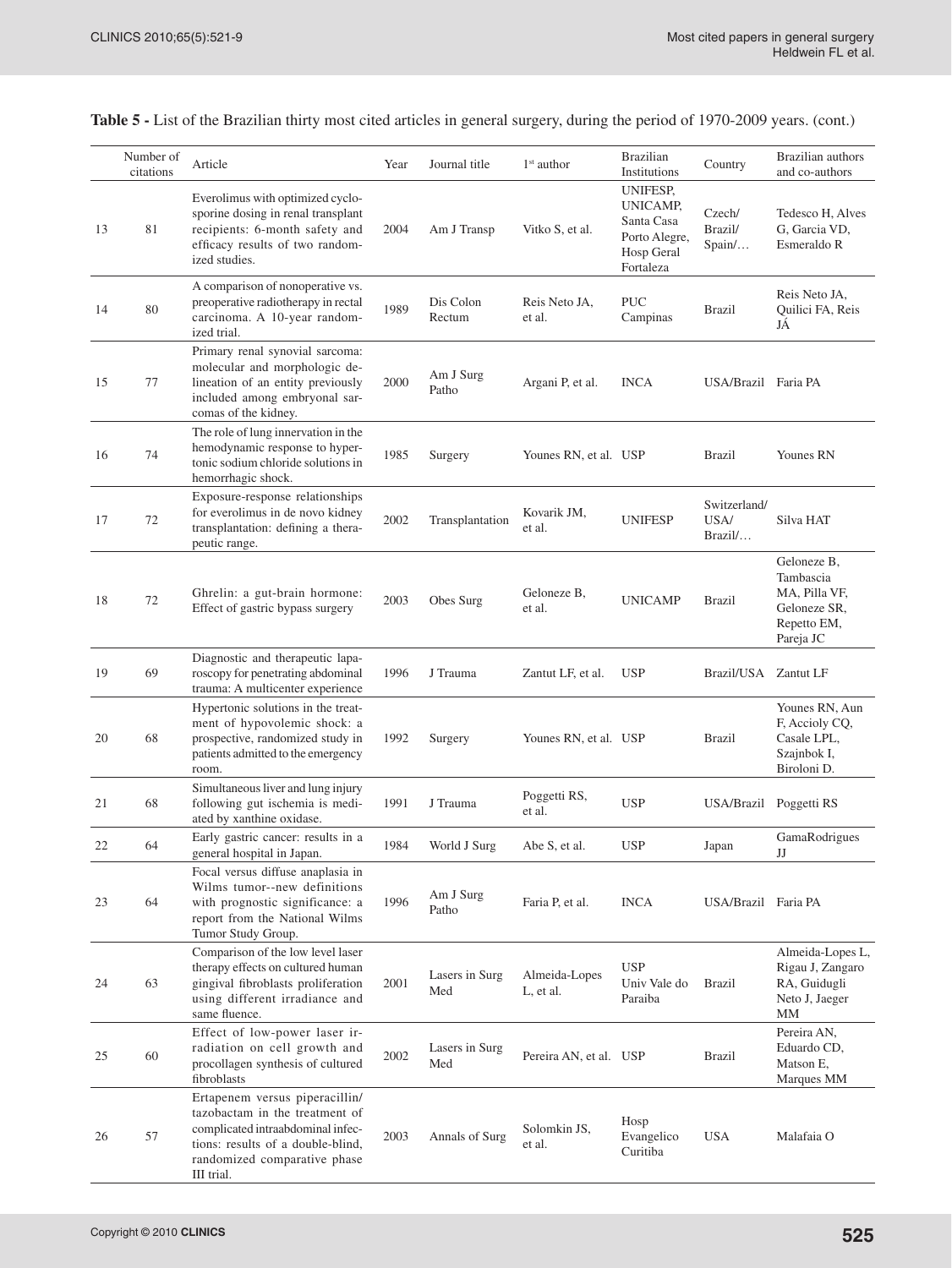| 27 | 57 | Mycophenolate mofetil substitu-<br>tion for cyclosporine a in renal<br>transplant recipients with chronic<br>progressive allograft dysfunction:<br>the "creeping creatinine" study.                                      | 2005 |                 | Transplantation Dudley C, et al. | <b>UNIFESP</b>                                                                                                                                                                     | UK/Austria/<br>Czech/<br>Switzerland/<br><b>Brazil</b> | Silva HAT                                                      |
|----|----|--------------------------------------------------------------------------------------------------------------------------------------------------------------------------------------------------------------------------|------|-----------------|----------------------------------|------------------------------------------------------------------------------------------------------------------------------------------------------------------------------------|--------------------------------------------------------|----------------------------------------------------------------|
| 28 | 54 | Individual patient cohort analysis<br>of the efficacy of hypertonic<br>saline/dextran in patients with<br>traumatic brain injury and hypo-<br>tension.                                                                   | 1996 | J Trauma        | Wade CE, et al.                  | <b>USP</b>                                                                                                                                                                         | Sweden/<br>USA/Brazil                                  | Younes RN                                                      |
| 29 | 51 | Everolimus versus mycophenolate<br>mofetil in the prevention of rejec-<br>tion in de novo renal transplant<br>recipients: a 3-year randomized,<br>multicenter, phase III study.                                          | 2005 | Transplantation | Lorber MI, et al.                | <b>UNIFESP</b>                                                                                                                                                                     | USA/<br>Switzerland/<br><b>Brazil</b>                  | Tedesco H                                                      |
| 30 | 51 | Results of a prospective trial on<br>elective modified radical classi-<br>cal versus supraomohyoid neck<br>dissection in the management<br>of oral squamous carcinoma.<br>Brazilian Head and Neck Cancer<br>Study Group. | 1998 | Am J Surg       | Brentani RR,<br>et al.           | Hosp AC<br>Camargo,<br>Hosp Araujo<br>Jorge,<br>USP.<br>Hosp Erasto<br>Gaertner,<br>Hosp<br>Heliopolis,<br>Hosp<br>Napoleao<br>Laureano,<br>UNIFESP,<br>Santa Casa<br>Porto Alegre | <b>Brazil</b>                                          | <b>Brazilian Head</b><br>and Neck Cancer<br><b>Study Group</b> |

**Table 5 -** List of the Brazilian thirty most cited articles in general surgery, during the period of 1970-2009 years. (cont.)

Abe S *et al.* (Gama-Rodrigues), described early gastric cancer in Japan.<sup>6</sup> The most recent classic (102 citations), published by Tedesco-Silva *et al.* in 2005, was a phase II international clinical trial describing the immunologic response to FTY720 in kidney transplantation.<sup>7</sup> Indeed, eighteen articles  $(60\%)$ on this list were written with international co-authorship. The article ranked in first place on the list was published in the nineties by Cutait *et al.* and discussed colorectal cancer staging based on immunohistochemical analysis of micrometastasis in lymph nodes.8

Analyzing the individual contribution by state, institutions from Sao Paulo authored or co-authored 65% of these articles. The most-published institutions were the University of Sao Paulo/Hospital de Clinicas (USP), the Federal University of Sao Paulo (UNIFESP), Campinas State University (UNICAMP) and Albert Einstein Hospital, contributing 619, 173, 87 and 87 papers, respectively. Nevertheless, notable contributions came from others states, such as Rio de Janeiro, Rio Grande do Sul, Minas Gerais and Parana (Table 6).

## **DISCUSSION**

Eventually, all surgical specialties are dependent on general surgery. General surgery is a discipline encompassing clinical knowledge, operative techniques and scientific foundations, including wound healing, infection, metabolism, immunology, shock and resuscitation.

In this paper, we recognized articles that were published in the most cited general surgery journals, had at least one author with a Brazilian affiliation, were identified in the ISI Web of Knowledge database and were published during a 39-year period (1970 to 2009). In total, 1,713 items were published by Brazilian authors from more than 100 institutions. It is worth mentioning that 555 papers received 5,556 citations during this period. Therefore, 1,158 (67.6%) articles remained uncited. In fact, approximately one half of all published medical articles are never subsequently cited.

A limitation of our results is that we have no information on citations in journals not covered by the ISI bibliometric database. Undoubtedly, the results of this citation analysis could be different if more Latin American scientific journals were listed in the ISI Web of Knowledge or if another citation database, such as SCOPUS, had been selected. Another aspect that must be taken into consideration is that, until recently, only articles published in English were considered by the JCR.

The 26 screened journals were the periodicals dedicated to general surgery with the highest impact factor. These international journals receive contributions from all over the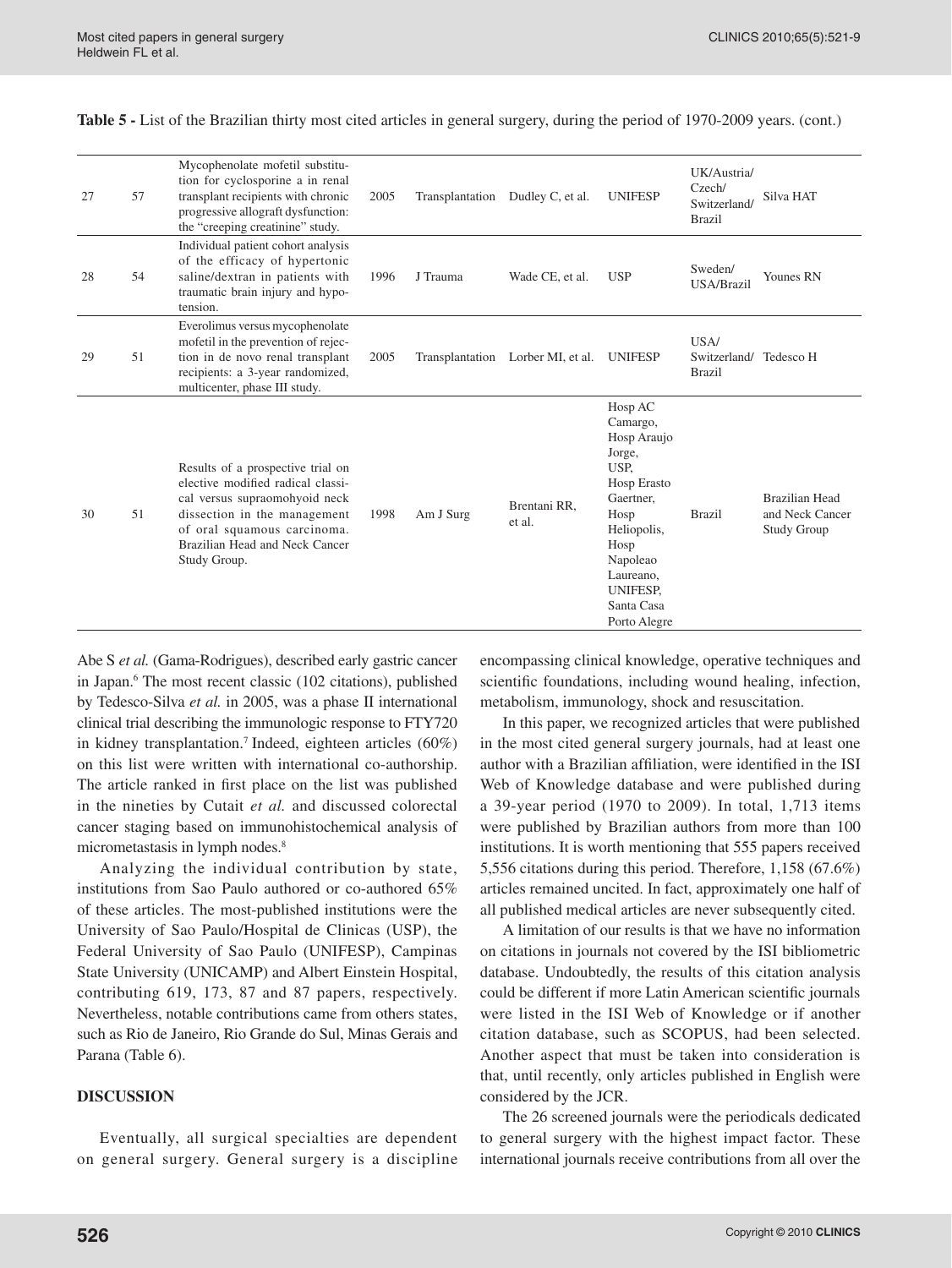| Institutions                       | Number of articles<br>published $(\% )$ | Number of articles with<br>more than 30 citations $(\%)$ | Number of classical<br>articles published (%) |
|------------------------------------|-----------------------------------------|----------------------------------------------------------|-----------------------------------------------|
| USP - Hosp Clin SP                 | 619(36.1)                               | 36(56.2)                                                 | 5(55.5)                                       |
| UNIFESP - Escola Paulista          | 173(10.1)                               | 8(12.5)                                                  | 1(11.1)                                       |
| <b>Hospital Sirio Libanes</b>      | 14(0.8)                                 | 2(3.1)                                                   | 1(11.1)                                       |
| <b>USP Ribeirao Preto</b>          | 10(1.4)                                 | 1(1.5)                                                   | 1(11.1)                                       |
| <b>INCA</b>                        | 13(0.7)                                 | 4(6.2)                                                   | $\boldsymbol{0}$                              |
| <b>UFMG</b>                        | 53(3.1)                                 | 3(4.7)                                                   | $\boldsymbol{0}$                              |
| <b>UFRJ</b>                        | 51(2.9)                                 | 3(4.7)                                                   | $\mathbf{0}$                                  |
| Santa Casa Porto Alegre - UFCSPA   | 30(1.7)                                 | 3(4.7)                                                   | $\boldsymbol{0}$                              |
| <b>UNICAMP</b>                     | 87(5.1)                                 | 2(3.1)                                                   | $\overline{0}$                                |
| <b>UFRGS</b>                       | 63(3.6)                                 | 2(3.1)                                                   | $\overline{0}$                                |
| Hospital AC Camargo                | 55(3.2)                                 | 1(1.5)                                                   | $\mathbf{0}$                                  |
| <b>PUCRS</b>                       | 22(1.3)                                 | 1(1.5)                                                   | $\boldsymbol{0}$                              |
| Fundação Oswaldo Cruz              | 8(0.4)                                  | 1(1.5)                                                   | $\overline{0}$                                |
| Hospital Albert Einstein           | 87(5.1)                                 | $\overline{0}$                                           | $\overline{0}$                                |
| Gastro Obeso Center                | 36(2.1)                                 | $\overline{0}$                                           | $\boldsymbol{0}$                              |
| <b>Bonsucesso General Hospital</b> | 30(1.7)                                 | $\overline{0}$                                           | $\boldsymbol{0}$                              |
| Univ Est Londrina                  | 25(1.4)                                 | $\theta$                                                 | $\mathbf{0}$                                  |
| <b>UFPR</b>                        | 13(0.7)                                 | $\overline{0}$                                           | $\boldsymbol{0}$                              |
| <b>UERJ</b>                        | 12(0.7)                                 | $\Omega$                                                 | $\boldsymbol{0}$                              |
| Hospital Beneficiencia Portuguesa  | 9(0.5)                                  | $\mathbf{0}$                                             | $\boldsymbol{0}$                              |
| Others/Unknow                      | 322 (18.7)                              | 13(20.3)                                                 | $2(22.2)*$                                    |

**Table 6 -** Brazilian most-cited articles in general surgery, sorted by the top contributing Institutions.

\* - Botucatu Unesp and Fugast contributed with 1 classical article each. USP/Hosp Clin SP – Universidade de São Paulo/ Hospital de Clinicas; UNIFESP – Universidade Federal de São Paulo; INCA – Instituto Nacional do Câncer; UFMG – Universidade Federal de Minas Gerais; UFRJ – Universidade Federal do Rio de Janeiro; UFCSPA – Universidade Federal de Ciências da Saúde de Porto Alegre; UNICAMP – Universidade Estadual de Campinas; UFRGS – Universidade Federal do rio Grande do Sul; Hosp AC Camargo – Hospital AC Camargo and Ludwig Institute of Cancer Research; PUC/RS – Pontificia Universidade Católica do Rio Grande do Sul; UEL – Universidade Estadual de Londrina; UFPR – Universidade Federal do Paraná; UERJ – Universidade Estadual do Rio de Janeiro.

world, publishing milestone publications in experimental and clinical surgery.

Although English is not the native language in Brazil, our country has an established place in the general surgery literature. Nowadays, Brazilian authors have the 19th overall position in terms of the number of papers published in these renowned journals. The contribution of papers from Brazilian authors in these journals is encouraging, as the proportion of the global total increased by about 21-fold, from 0.07% in the 1970s to 1.47% in the 2000s. Nonetheless, Brazil is behind small developing countries, such as Taiwan, and it just recently surmounted Turkey. The overwhelming supremacy of United States was evident, as the United States was the top contributing country in 23 of 26 screened journals, publishing more than 52% of all papers.

In the 2000s, Brazil occupied the  $13<sup>th</sup>$  overall position. In our point of view, this ascension can be partially attributed to the support of the Brazilian National Council, which is

dedicated to promoting science in our country. In addition, more international exchange opportunities, widespread use of the internet and more surgeons dedicated to basic and clinical research could be responsible for the rising curve of publications over the years.<sup>9</sup> However, the English language can be a barrier, and other types of biases (bias towards nationality) can influence the approval rate.<sup>2</sup> We recognize that the SciELO (Scientific Electronic Library Online) database increased the visibility of Brazilian medical literature during the past decade. The SciELO will probably also contribute to increasing the impact of national journals devoted to surgery.

Specific topics were highlighted in different decades. These data reflect, at least in part, the evolution of a specific surgical area. For example, a better comprehension of the physiology of obesity, transplantation and laser therapy resulted in great amounts of new information and motivated the establishment of new journals. Our study shows that many Brazilian papers are devoted to these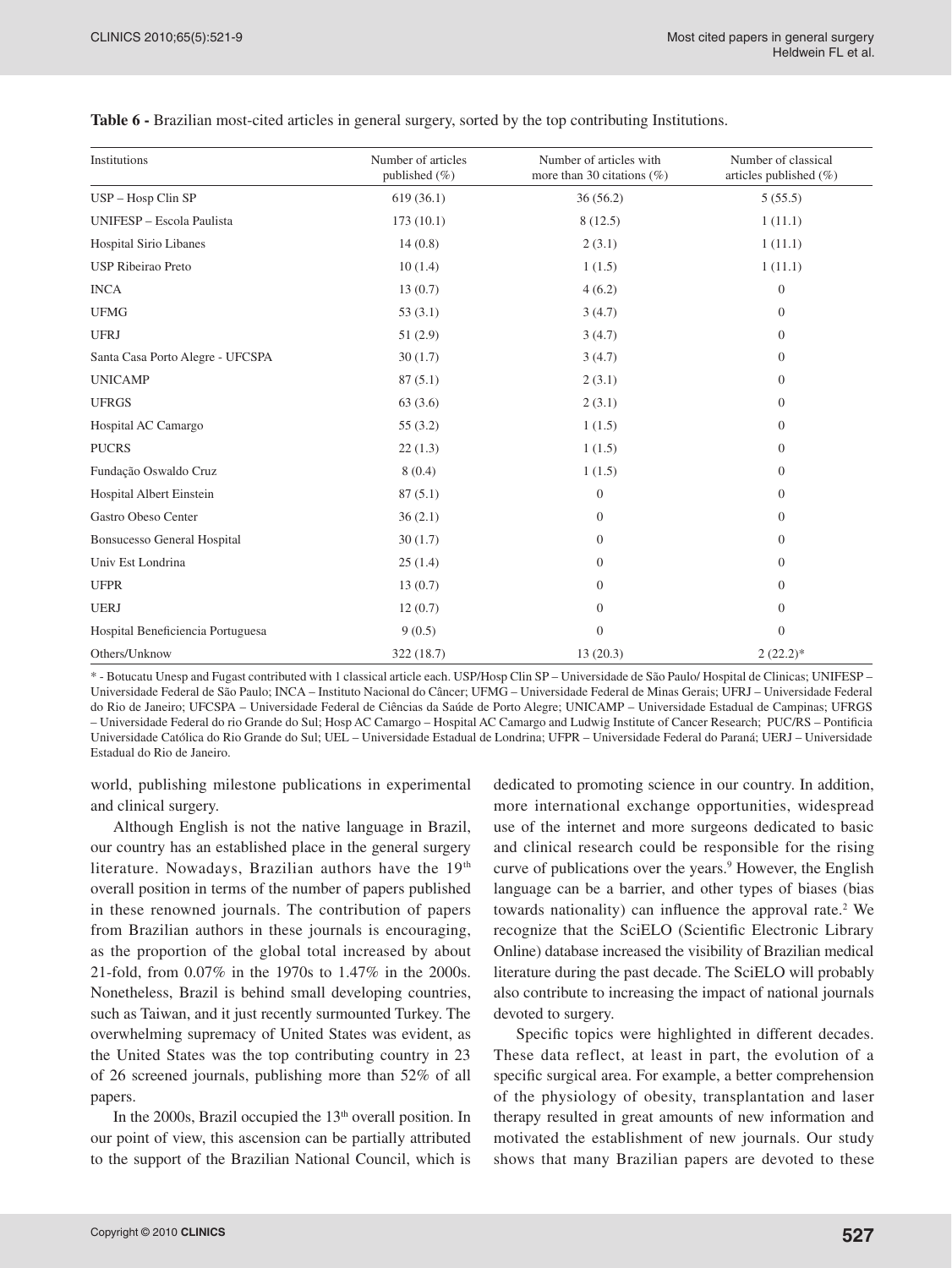topics. Concerning bariatric surgery, Brazilian authors have published continually in journals like Obesity Surgery, where Brazil holds the 3<sup>rd</sup> overall position.

Various observations can be made regarding the study design of the top articles. We observed a tendency of clinically oriented publications. Only 12 (18.4%) of the top 65 articles presented an experimental design. Although surgeons are conscious of the importance of evidence-based medicine, only 10 (15.3%) articles were randomized clinical trials. Prior studies corroborated these observations in other medical areas, including trauma, general surgery, urology and critical care medicine.<sup>5, 10-12</sup>

Interestingly, international collaboration and multicenter trials seem to be needed for a paper to be highly cited because 7 of the 9 classics (> 100 citations) have authors from different countries. In the 1980s, 9/71 (12.6%) articles had inter-institutional collaboration. In the 1990s, 32/182 (17.1%) articles published by Brazilian authors had this characteristic, and after 2000, 185 of 1441 (12.8%) articles had international collaboration. Eighteen of the top 30 Brazilian articles were inter-institutional. In the top 65 articles (>30 citations), the United States was the country whose investigators most frequently collaborated with Brazilian authors (18/65; 27.7%).

General surgery is a heterogeneous medical specialty, covering different areas in men and women's health, basic science, clinical practice and operative techniques. The list of the top-cited articles covers some of the hottest topics in surgery today, such as surgical oncology, minimally invasive approaches and organ transplantation. In the most cited article concerning trauma and critical care, Wade *et a*l. from the University of California and in collaboration with Younes from USP published a meta-analysis demonstrating similar efficacy between hypertonic and isotonic solutions in trauma. Previously, Younes *et al.* reported a cohort of Memorial Sloan-Kettering patients and analyzed perioperative risk factors and the recurrence of colorectal metastases ( $4<sup>th</sup>$  overall). The same author published the best-ranked Brazilian experimental study concerning the use of hypertonic saline in dogs (positioned  $16<sup>th</sup>$ ). The top article covering organ transplantation was presented by Chocair *et al.* (USP) and covered the activity of thiopurine methyltransferase in immunosuppressive therapy in renal transplantation. The article ranked first overall and in oncology was published by Cutait *et al.* (USP - Hospital Sirio Libanes) and was about immunohistology in colorectal cancer.

The oldest article in the list of the top 65 was published in 1979 by Paulino *et al.* (UFRJ) regarding early gastric cancer. The most recent top 65 article was published by Zorron *et al.* (RJ) in 2008, describing preliminary results of transvaginal NOTES cholecystectomy.

In the 7<sup>th</sup> most cited article, Habr-Gama et al. (USP) reviewed the complications of GI endoscopy. The same group addressed the use of radiotherapy and chemotherapy in low rectal cancer  $(10<sup>th</sup>)$  and more recently published two articles reporting the long-term results of operative treatment for rectal cancer following chemotherapy  $(14<sup>th</sup>$  and  $60<sup>th</sup>)$ .

Although our search included the 26 most-cited general surgery journals, we are aware that restricting our search to these journals is a limitation of the present study. Some of the most cited Brazilian papers were published in more specific or general journals; these include the description of the "Jatene procedure" for the correction of transposition of the great arteries, which was published in the Journal of Thoracic and Cardiovascular Surgery in 1976; the use of hypertonic NaCl for the treatment of severe hemorrhagic shock, which was published in the American Journal of Physiology in 1980; and the first description of liver transplantation from a living donor, which was published by Raia *et al.* in 1989 in the Lancet. These articles have been cited 243, 258 and 262 times, respectively.13-15

This analysis highlighted the academic influence and popularity of southeast institutions. Historically, Sao Paulo institutions provided financial and technological support for research. For decades, the University of Sao Paulo - Hospital de Clinicas has been the top published institution. However, highly contributing institutions are now also based in other states, such as Rio de Janeiro, Rio Grande do Sul, Minas Gerais and Parana.

## **CONCLUSIONS**

In recent years, citation analysis, although imperfect, has become common and is considered to be the currency of journal prestige. The selected journals have always attracted the submission of advances and landmark articles in general surgery. This study is an opportunity to remember the mostcited Brazilian articles and to learn from distinguished Brazilian surgeons, recognizing the remarkable impact that these visionaries have had in national surgery.